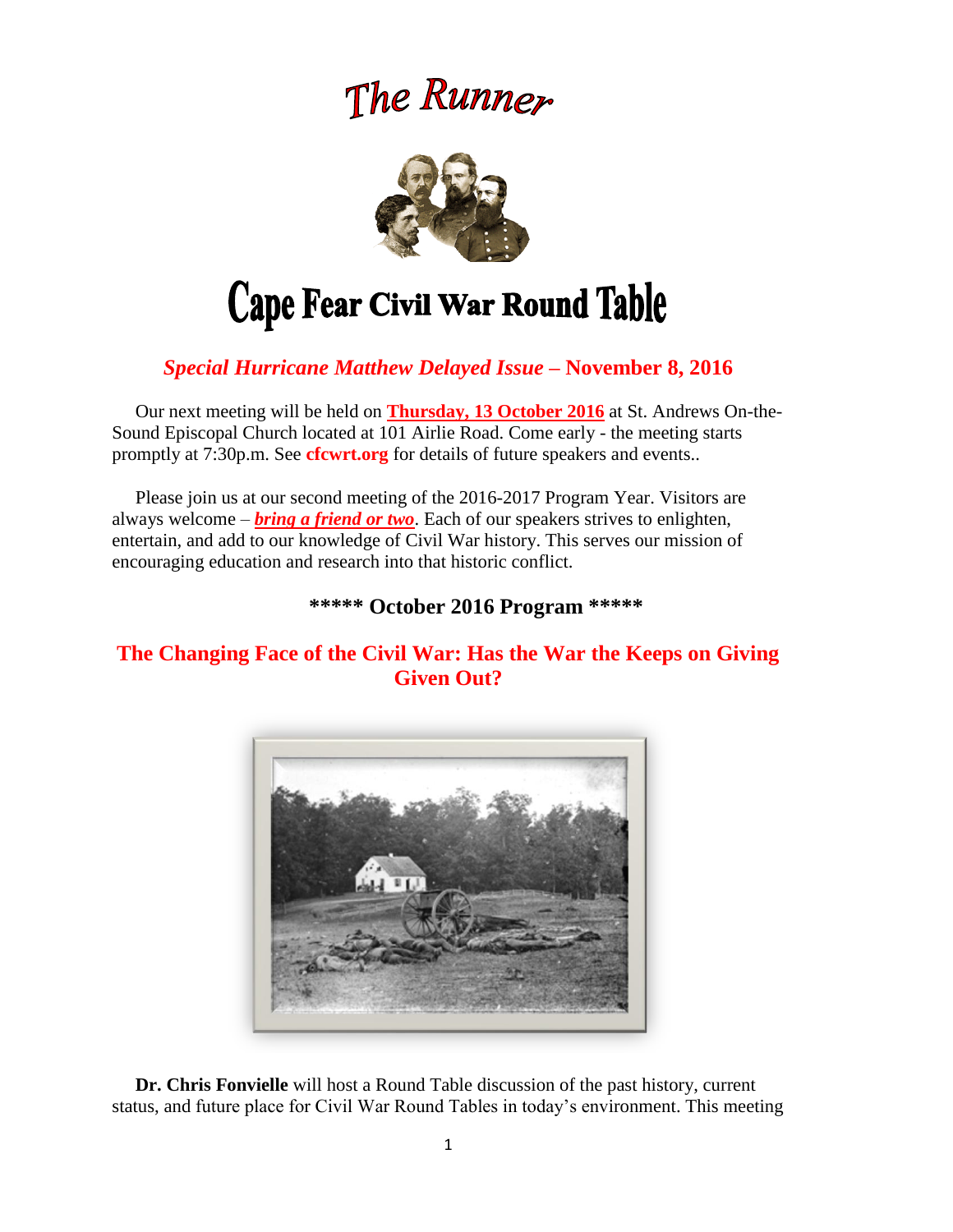will be a little different that our usual "lecture" formats – bring your questions, concerns, or a desired path of Civil War history.

With the completion of the  $150<sup>th</sup>$  Anniversary of the American Civil War, many Round Tables have seen a drop in their memberships. Why has interest waned? Has Military History taken a back seat to social history? NOTE: The Brunswick Civil War Round Table represented one BIG exception to declining membership.

 **Dr. Fonvielle** is past president of the CFCWRT. He teaches history at the UNCW and is the acknowledged expert on the Civil War in the Cape Fear Region.

#### **Editor**

# **\*\*\*\*\* Trivia Questions for October \*\*\*\*\***

**1 – When and where was the first Civil War Round Table founded?**

**2 – How was Sherman's Army able to travel so quickly from Savannah to North Carolina?**

#### **\*\*\*\*\* Raffle Winners \*\*\*\*\***

#### **Raffle Master: Ed Gibson**

If you have books, prints, or other items that you would like to donate to the raffle, contact Ed Gibson [\(egibson759@aol.com\)](mailto:egibson759@aol.com) before our next meeting. *The raffle is one of the components which allow the CFCWRT to fund our activities and our speakers*. Please take part in our raffle by contributing items and/or purchasing tickets.

| <b>Portraits of the Civil War</b> | --------------------------------                             | <b>Ed Gibson</b>       |  |
|-----------------------------------|--------------------------------------------------------------|------------------------|--|
| <b>Last Full Measure</b>          |                                                              | <b>Joe Hack</b>        |  |
|                                   | American Heritage Civil War -------------------------------- | <b>Gary Henderson</b>  |  |
| <b>The Lost Cause</b>             |                                                              | <b>Jim Gannon</b>      |  |
| A Shower of Star                  | -------------------------------------                        | <b>Jim Gannon</b>      |  |
| <b>History of the CS Navy</b>     | ------------------------                                     | <b>Richard Buggeln</b> |  |
| <b>Touched by Fire</b>            |                                                              | <b>Jack McGarrie</b>   |  |

\*\*\*\*\* **Member News & Activities** \*\*\*\*\*

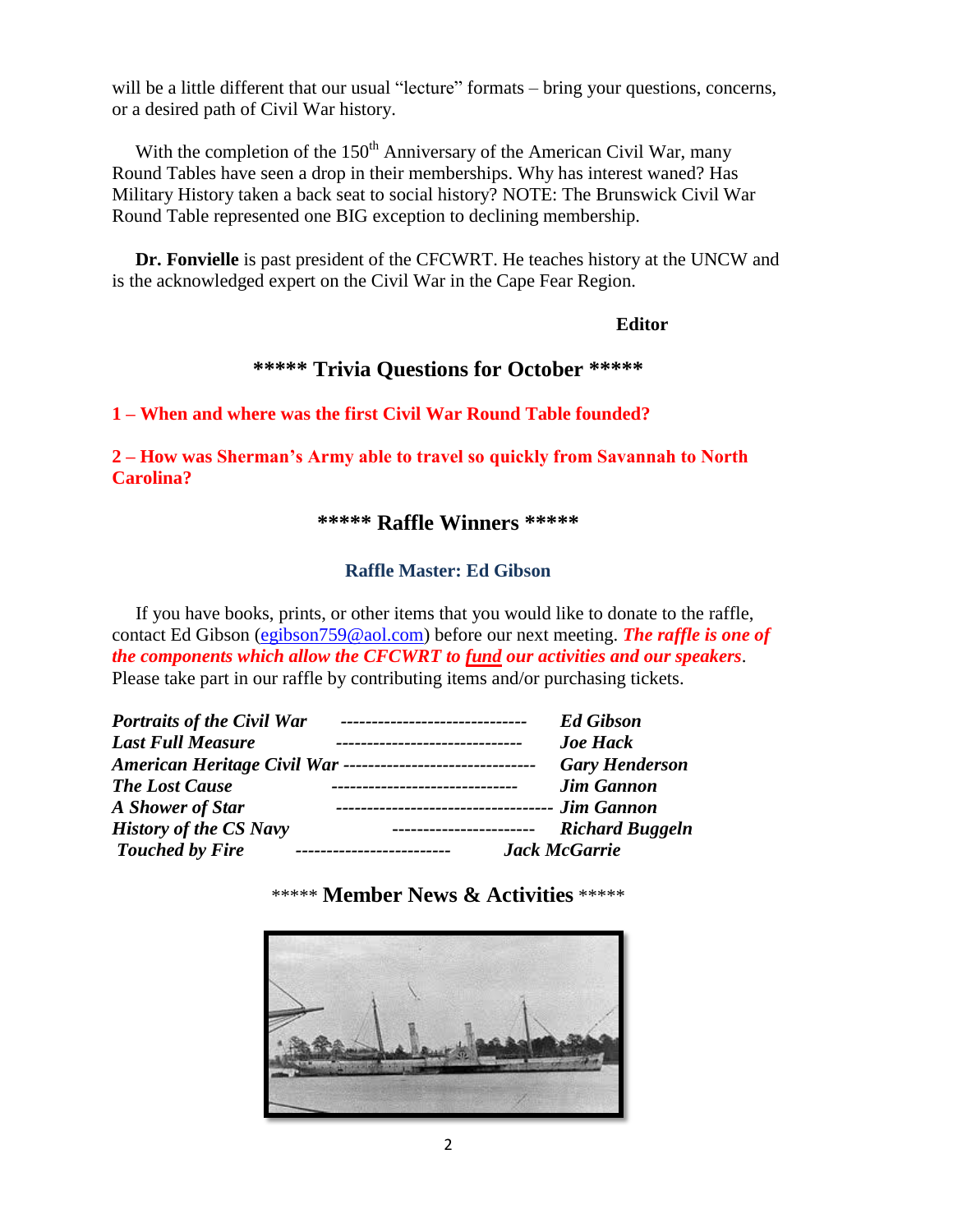#### **Blockade Runner the** *Robert E. Lee*

 If you have member news or news about Civil War events that you think would be of interest to CFCWRT membership, send me an email with the details. Thank you.

#### **\*\*\*\*\* September \*\*\*\*\***

# *No Such Army Since the Days of Julius Caesar: Sherman's Carolinas Campaign from Fayetteville to Averasboro*









 **Wade Sokolsky** described the march of Sherman's army into North Carolina. When Sherman cut loose from Savannah to head to Virginia, his engineers and bummers allowed his 66,000 troops to advance 10 to 13 miles per day over an extremely difficult country-side. Sherman's rapid pace presented the Confederates with a difficult situation to consolidate forces to oppose his advance. Wade described what it was like to be "in Sherman's path." Confederate General Hardee left Charleston with 12,000 men – his was a troop of garrison men who averaged 6 miles a day as he raced Sherman to Fayetteville, North Carolina. Hardee arrived first; however, he arrived first but with only 6,500 soldiers



 Confederate General Joe Johnston had the difficult task of contesting Sherman's march. Johnston had limited resources and no clear idea exactly where Sherman was headed – Raleigh or Goldsboro. Since Sherman marched his army in two separate wings, Johnston believed if one wing could be delayed on their march he had a chance against